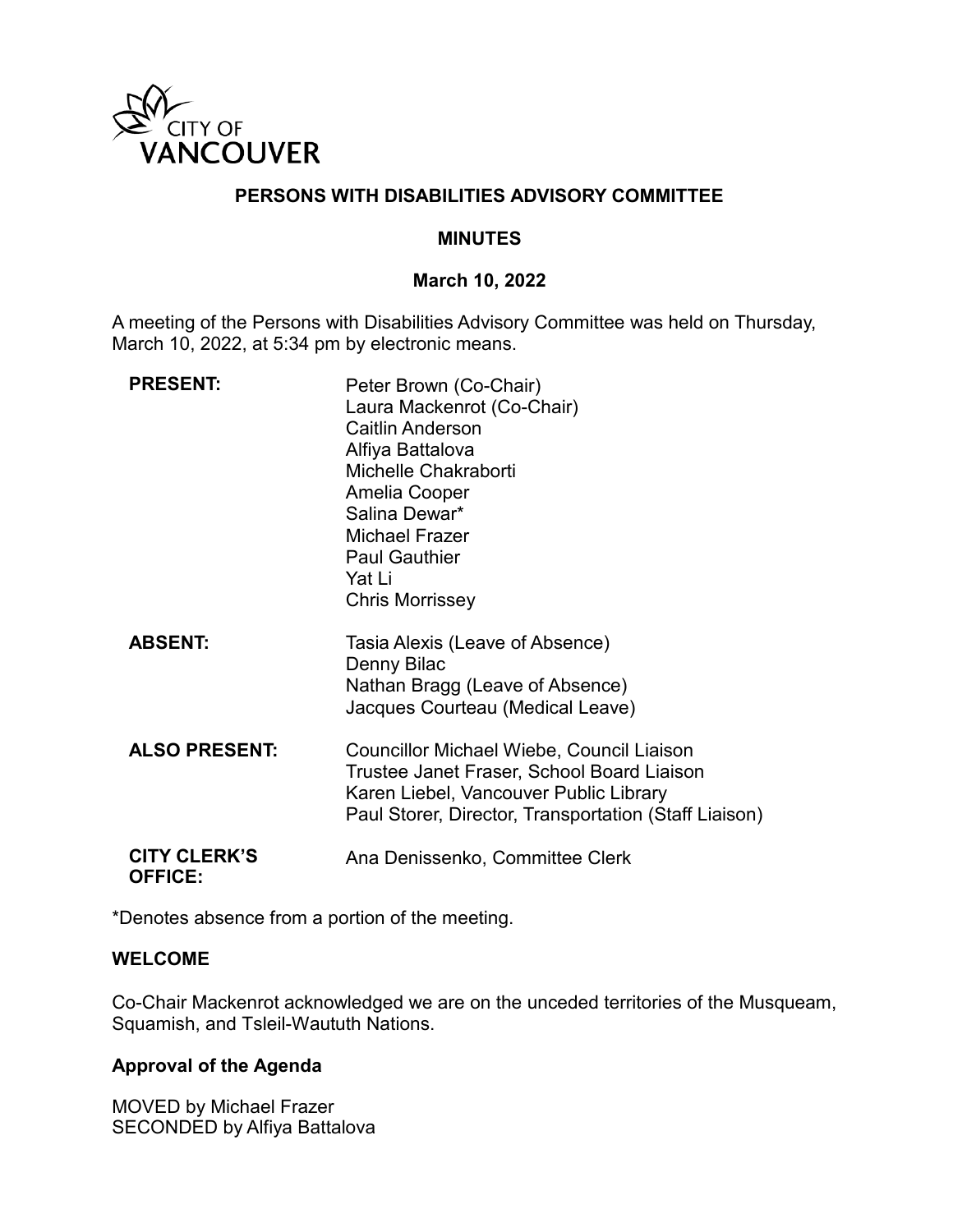THAT the Persons with Disabilities Advisory Committee approve the agenda for the March 10, 2022 regular meeting, as circulated.

CARRIED UNANIMOUSLY (Salina Dewar absent for the vote)

#### **Leave of Absence Requests**

MOVED by Paul Gauthier SECONDED by Caitlin Anderson

> THAT the Persons with Disabilities Advisory Committee approve a leave of absence for Tasia Alexis.

CARRIED UNANIMOUSLY (Salina Dewar absent for the vote)

MOVED by Caitlin Anderson SECONDED by Yat Li

> THAT the Persons with Disabilities Advisory Committee approve a leave of absence for Nathan Bragg.

CARRIED UNANIMOUSLY (Salina Dewar absent for the vote)

### **Approval of Minutes – September 9, 2021 and January 20, 2022.**

Co-Chair Mackenrot introduced the following amendments to the September 9, 2021, minutes: changing "engaged in discussions" to "expressed concerns" under Climate Emergency Parking Program Presentation, and changing Caitlin Anderson's name to Alfiya Battalova under the Subcommittee Updates.

MOVED by Peter Brown SECONDED by Chris Morrisey

> THAT the Persons with Disabilities Advisory Committee approve the Minutes of the Regular Meeting on September 9, 2021, as amended.

CARRIED UNANIMOUSLY

MOVED by Chris Morrisey SECONDED by Alfiya Battalova

> THAT the Persons with Disabilities Advisory Committee approve the Minutes of the Regular Meeting on January 20, 2022, as circulated.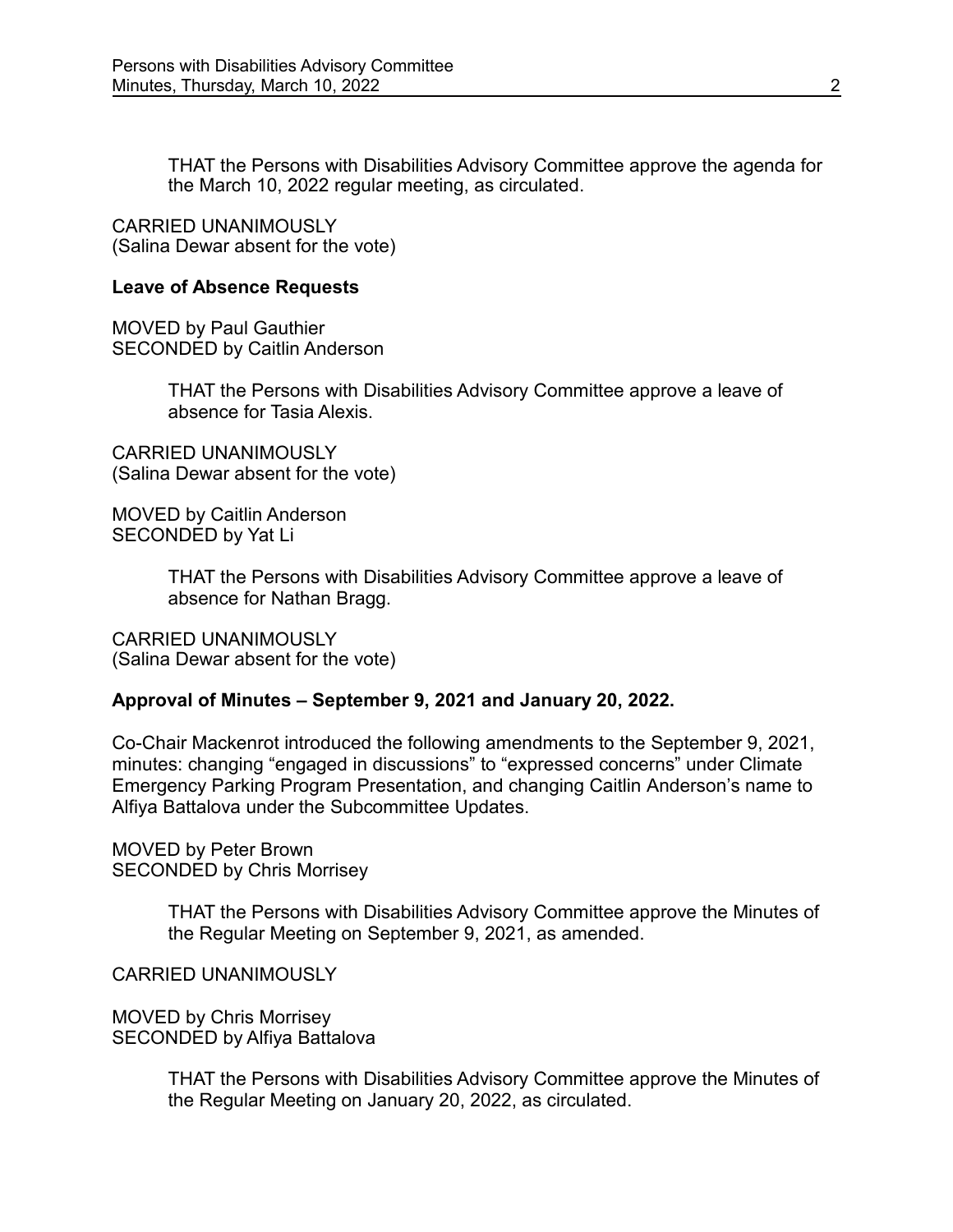### CARRIED UNANIMOUSLY

### **1. Motions for approval**

*a) Recommendation for the City of Vancouver Municipal Election – 2022*

MOVED by Salina Dewar SECONDED by Amelia Cooper

### WHEREAS:

- 1. The City of Vancouver will be holding its Municipal election on October 15, 2022;
- 2. Voting is an inherent right and duty of all citizens, regardless of race, religion, gender, sexual preference, age or ability, and must therefore be accessible and inclusive to all, including for advance polling;
- 3. The Vancouver Charter provides for electoral rules to help those who cannot vote; according to section 71 of the Vancouver Charter, City Council can make bylaws to create special voting opportunities for those who would otherwise be unable to vote;
- 4. Election officials are trained on how to help voters with accessibility challenges, and services are available to help voters with disabilities vote;
- 5. The City of Vancouver positions itself as one of the most accessible and inclusive cities in Canada and is developing an Accessibility Strategy with a commitment to support the full participation of persons with disabilities by removing barriers and maintaining inclusive services and programs; and
- 6. The City of Vancouver has adopted the Accessibility Event Guidelines which apply to the 2022 Municipal Elections;

THEREFORE BE IT RESOLVED THAT the Persons with Disabilities Advisory Committee recommend that the City of Vancouver Elections Office implement the following measures in preparation for the 2022 municipal election:

### 1. Outreach

- a. Hire people in marginalized communities, including persons with disabilities; as having diverse staff will increase accessibility and help break down barriers to voting;
- b. Ensure polling stations are available at residential care facilities, rehabilitation centres, hospitals, and shelters;
- c. Ensure adequate notice is given to deaf, hard of hearing and deafblind residents that accommodations have been included for this election;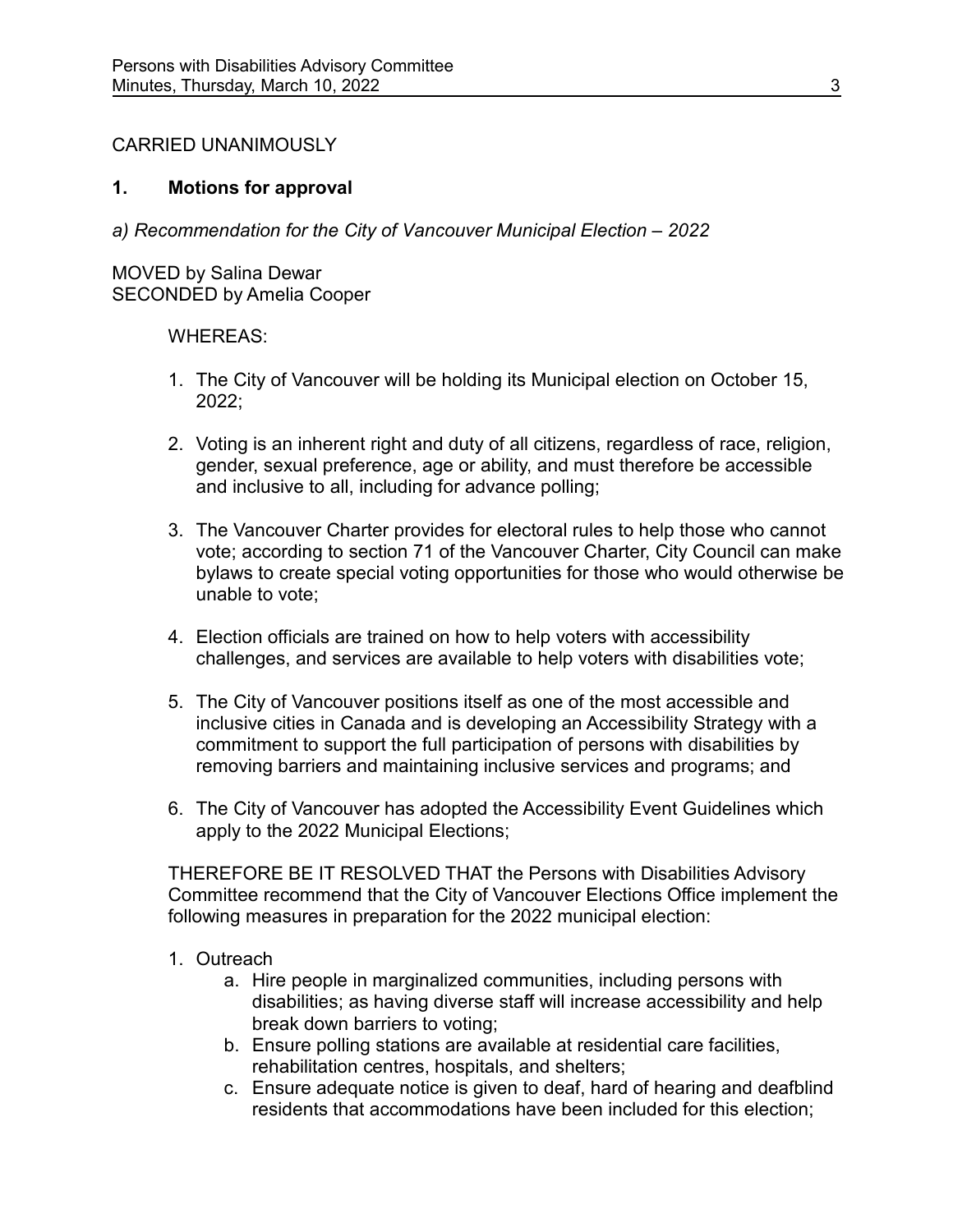- d. People who are deaf, deafblind or sight impaired must have barrier-free access to full and equal participation. ASL interpreters and captioning at all official announcements will increase accessibility for the citizens requiring this service (televised or online video);
- e. Work with Elections BC to ensure voters are aware of transportation resources on voting days, (e.g.TransLink and Vancouver Taxi Association);
- f. Use community champions to speak with groups in the Downtown eastside (DTES) about making voting locations safe and approachable spaces;
- g. Publicize the "solemn declaration of identity process" to people in marginalized communities – many of whom have disabilities - to reduce concerns about ID requirements; as many may not have a fixed address; and
- h. Recommend that all-candidates meetings be accessible to people with mobility devices, blind and visually impaired people, deaf, deafblind and hard of hearing people, people who have communications disabilities and all service dog users. It is also recommended that the organizers book ASL interpreters for all meetings.
- 2. Homebound-voting
	- a. Implement systems to allow people with severe disabilities who cannot complete the mail-in ballot independently to vote from home.
- 3. Communications
	- a. Ensure that the Elections pages on the website are fully accessible to everyone with disabilities. All communications should be in plain language and describe the voting process in easily understood steps. All videos should include interpreters and be captioned for deaf and hard of hearing people;
	- b. Involve PDAC, SAC, and other relevant Civic Advisory Committees early on to provide input on accessibility of the electoral process and communication materials (e.g. posters, voters' guides, etc.) with special consideration given to language, colours and contrast and print size;
	- c. Provide voting and candidate information materials in large print and Braille upon request;
	- d. Provide ASL interpretation at designated polling stations, and ensure that their availability is widely communicated to the d/Deaf and hard of hearing community;
	- e. Clearly communicate the features of the Image Cast Evolution Assistive Device and provide online video demonstrations (including ASL interpretation and captions) of how each accessibility function operates, as well on the election website so people can research how to use them in advance; and
	- f. Emphasize that citizens can still vote even if they have not registered in advance, and offer clear guidelines on what the process is to register at a voting location.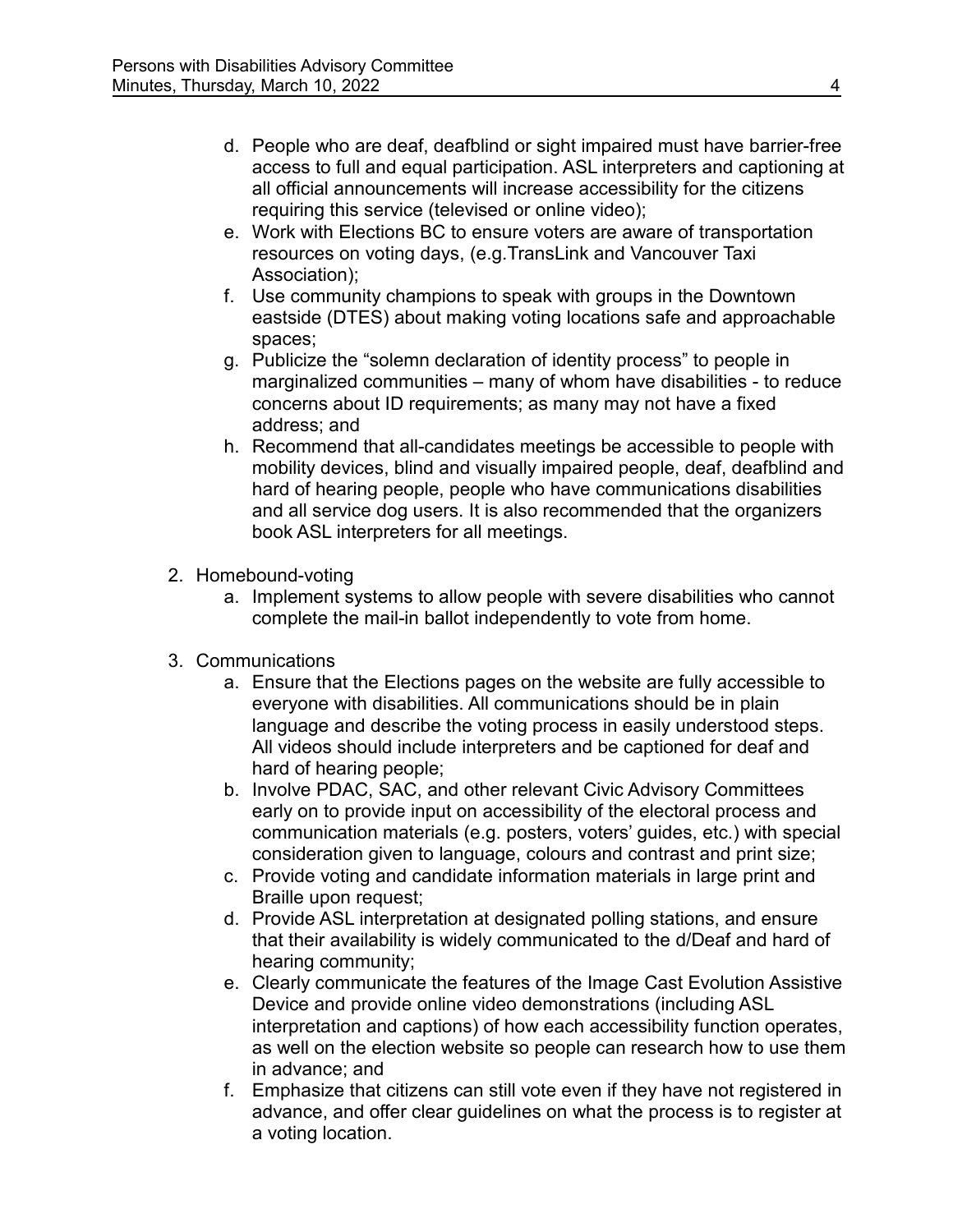- 4. Polling Station Staff
	- a. Hire persons with disabilities to support the election process, including training election staff on how to use the accessible voting machine and demonstrate how long the process takes; and
	- b. Provide anti-oppression training for election staff, especially for people who will be working in areas with marginalized communities like the DTES.
- 5. Accessible Polling Stations
	- a. Ensure that numerous voting stations are accessible to those with the full range of physical mobility challenges, and have adequate accessible parking, drop-off areas, and accessible washrooms;
	- b. Establish curb-side voting at all polling locations;
	- c. Set up a priority-line for persons with disabilities to mitigate long lines that create a barrier for people who find it difficult to stand for long periods of time;
	- d. Ensure adequate seating is available so people are not forced to stand while waiting to vote; and
	- e. Create drive-through polling stations for disabled people who are immunocompromised, and seniors who may not want to be in an enclosed polling station. Drive through voting stations would help to ensure that they can cast their vote.

## CARRIED UNANIMOUSLY

*b) Request for homebound voting for the City of Vancouver Municipal Election – 2022*

MOVED by Paul Gauthier SECONDED by Laura Mackenrot

## WHEREAS:

- 1. It is a fundamental principle of democracy that all citizens of legal age are given the right to vote, regardless of race, religion, gender, sexual preference, age or ability, and must therefore be accessible and inclusive to all;
- 2. Currently there are citizens with severe disabilities, which renders them homebound and prohibits them from completing a mail in ballot independently;
- 3. The BC Human Rights code is applicable to the City of Vancouver civic elections as per section 3(a) (political rights) and section 8 (denial of service re disability). The denial of this political right by not making the exercise of the vote accessible would be prohibited by section 8 of the Code. Accommodation for homebound people voting is necessary to offset the denial of service, and would not cause undue hardship to the City;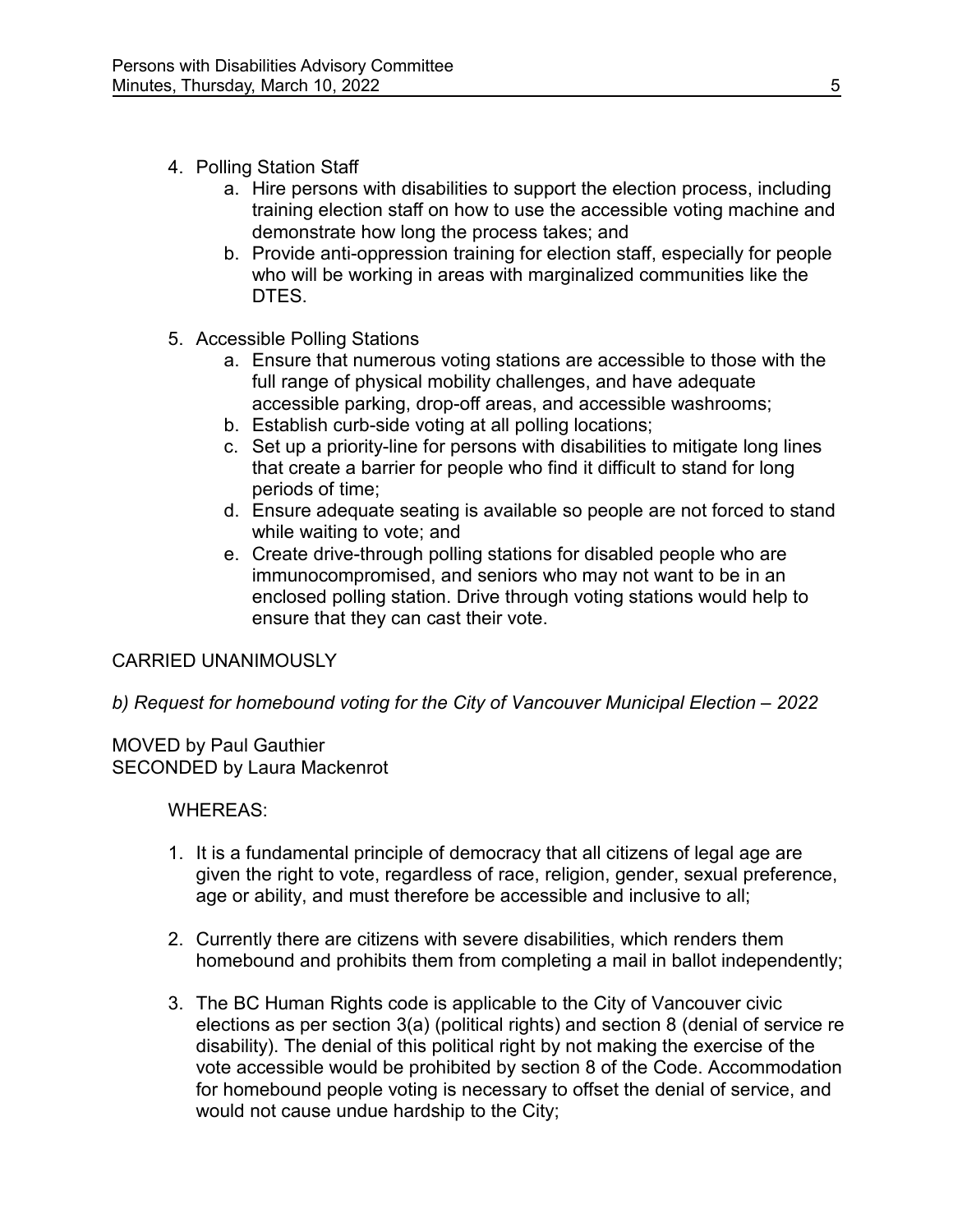- 4. Prior to the Vancouver 2018 municipal election, telephone voting was requested by the Persons with Disabilities Advisory Committee (PDAC) in order to be able to serve this population;
- 5. In 2018 municipal elections, telephone voting was unable to be put in place. Staff have currently advised PDAC that telephone voting will not be in place for the 2022 municipal elections and will need the Province to change the Vancouver Charter in order to allow it for 2026 municipal elections;
- 6. In 2018, the City of Toronto piloted a special voting program to allow homebound voters with severe disabilities to be able to vote in their municipal election at home; and
- 7. The City of Vancouver does not require any special permissions from the Provincial Government in order to enact this special program to allow voters with severe disabilities who are homebound to vote from home;

THEREFORE BE IT RESOLVED THAT:

- 1. The Persons with Disabilities Advisory Committee strongly recommends that Council direct elections staff to implement a system whereby people with severe disabilities who are homebound and without the ability to complete a mail-in ballot independently may vote at home; and
- 2. The Persons with Disabilities Advisory Committee requests that Elections staff consult with the Committee on the specifications and delivery of this special voting program.

### CARRIED UNANIMOUSLY

### **2. Liaison Updates**

Councillor Wiebe provided updates on the following and responded to questions and comments:

- A motion passed by the Vancouver Food Policy Council on supporting participation in Advisory Committees was referred to the Nomination Subcommittee for consideration;
- Broadway Plan and Vancouver Plan are in final stages, and any final feedback from the Advisory Committees is welcome;
- Next meetings of the Council are not until the end of the month due to Spring Break.

Committee members discussed concerns regarding the Broadway Plan and Vancouver Plan, including:

- Parking placard requirement and accessibility;
- Lack of parking for people with disabilities and for older adults needing to park;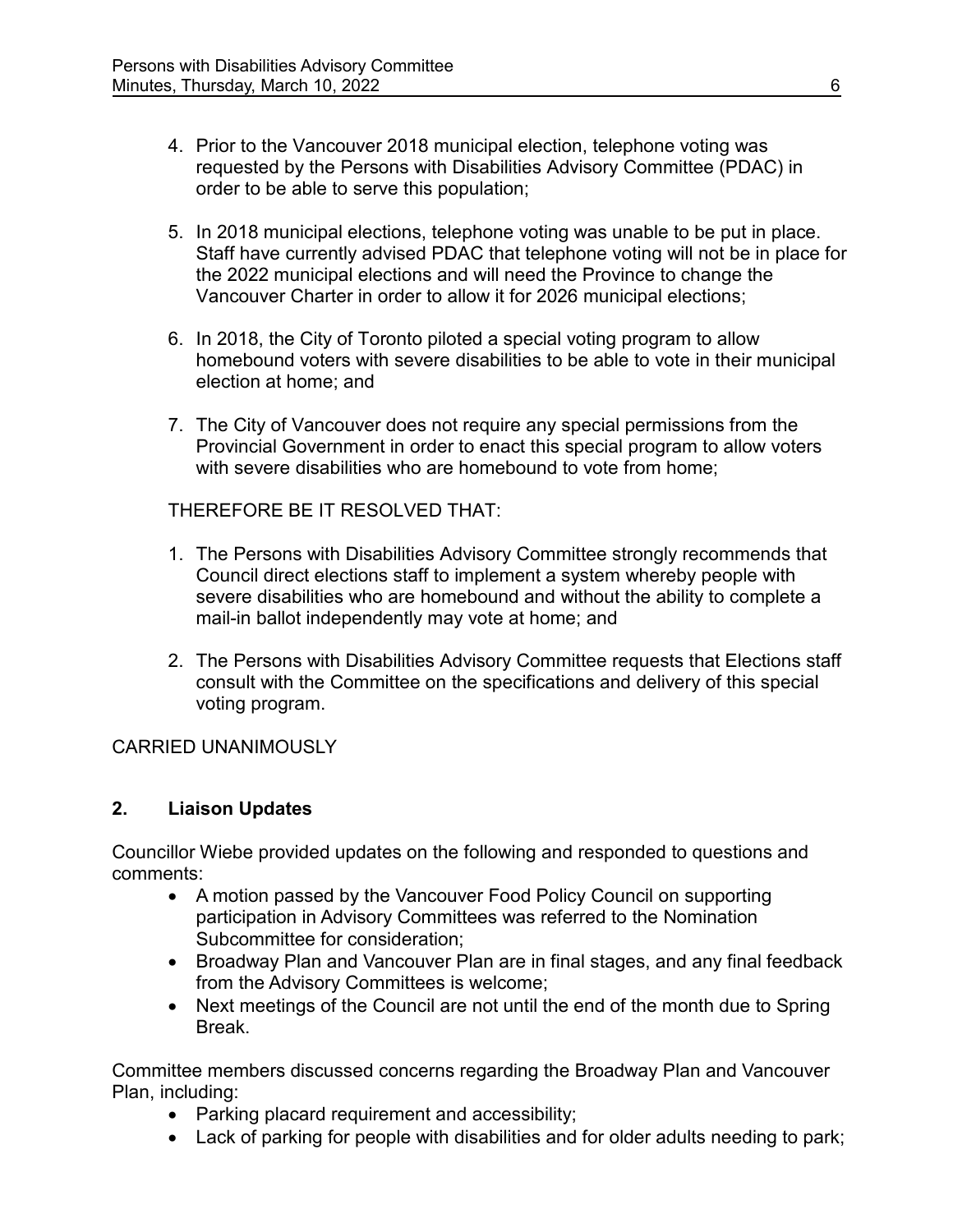- Ventilation systems in the buildings;
- Elevator quantity and accessibility;
- Access to food;
- Incorporation of bathrooms.

Trustee Fraser provided updates on the following:

- Education Plan was circulated, and will now need to accommodate the recent changes to the Provincial Health Order;
- VSB is ensuring that staff and student responses to the updated mask requirements are respected;
- Graduation requirements now require four credits on Indigenous Perspectives, Culture, and History.

Karen Liebel circulated VPL updates (appended) in written form prior to the meeting.

# **3. VFRS Emergency Response Presentation**

## Staff:

David Boone, Chief of Operations, Vancouver Fire and Rescue Services

Co-Chair Mackenrot introduced the speaker and outlined several questions and concerns, including:

- Lack of clear procedure around emergency response;
- Assistance for older adults and persons with disabilities during emergencies;
- Are there building-specific lists of persons who require assistance during emergencies?

Staff provided a presentation on VFRS strategies for emergency response (including the Vancouver Fire Safety Plan), outlined VFRS tactics and points of action, and responded to questions and comments.

Committee members voiced the following concerns and recommendations:

- Specialized devices are unaffordable for many persons with disabilities;
- People may not be able to afford to buy their own specialized device for others to help them lift them down the stairs during an emergency.
- Pre-planning and relying on other people's help during an emergency is not an optimal solution, and does not guarantee safety;
- Lack of public outreach and communication for persons with disabilities and older adults on fire safety information;
- Conflicting information in fire safety plans, some of which encourage sheltering in place, while others encourage evacuation;
- Special assistance for persons with mobility issues in emergency situations might be needed;
- Building fire safety plans in buildings should kept up to date;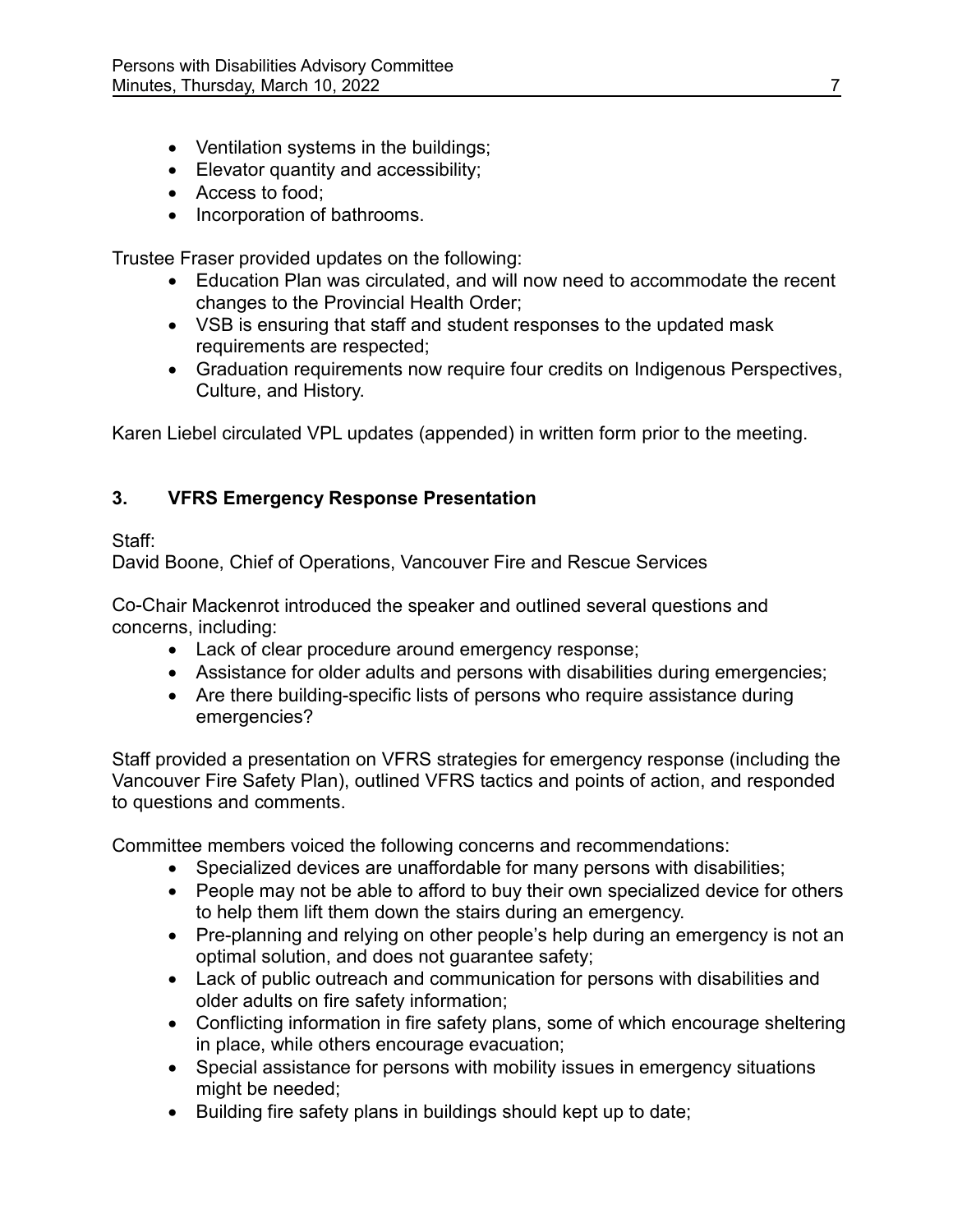- Fire safety plan should require that building manager/landlord asks about the needs of occupants with disabilities;
- VFRS should ensure that the practice of inquiring about disability and special assistance remains if building manager/landlord changes;
- Systemic solutions are needed as barriers for persons with disabilities in emergency situations are systemic;
- Need to ensure that d/Deaf persons are aware of an emergency in absence of visual alarms and expensive assisting technology;
- Need for public education around assistance for persons with disabilities and older adults in emergency situations; and
- Need for Firefighter training on communicating and interacting with persons with different types of disabilities.

The Committee expressed interest in assisting in developing clear communications around fire safety for persons with disabilities.

# **4. Accessibility Committee Provincial Discussion**

Postponed to the next meeting.

## **5. Subcommittee Reports**

Postponed to the next meeting.

## **6. New Business**

None.

## **ADJOURNMENT**

MOVED by Peter Brown SECONDED by Caitlin Anderson

THAT this meeting be adjourned.

CARRIED UNANIMOUSLY

## **Next Meeting:**

| DATE:  | Thursday, May 5, 2022 |
|--------|-----------------------|
| TIME:  | $5:30$ pm             |
| PLACE: | <b>TBA</b>            |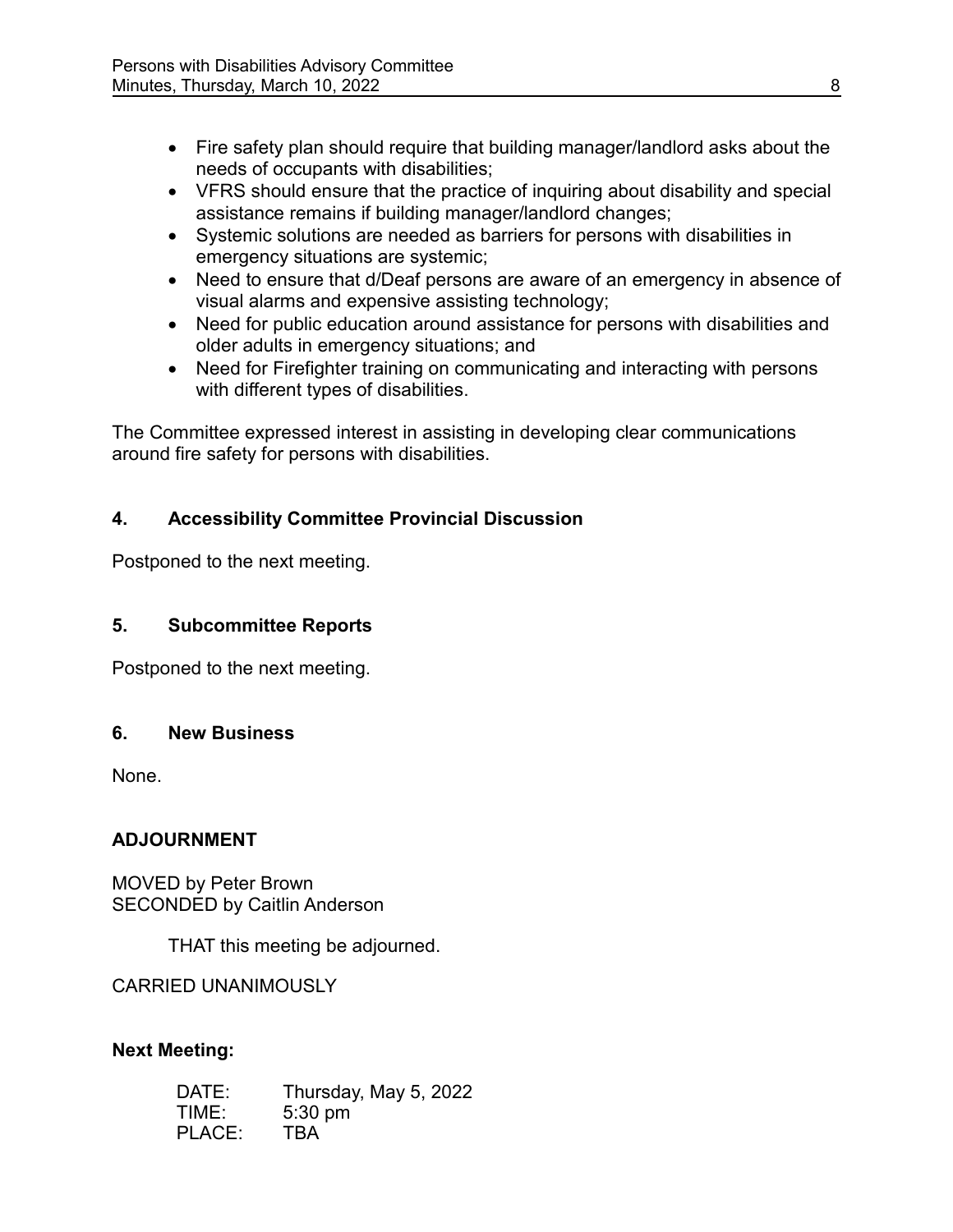The Committee adjourned at 7:55 pm.

\* \* \* \* \*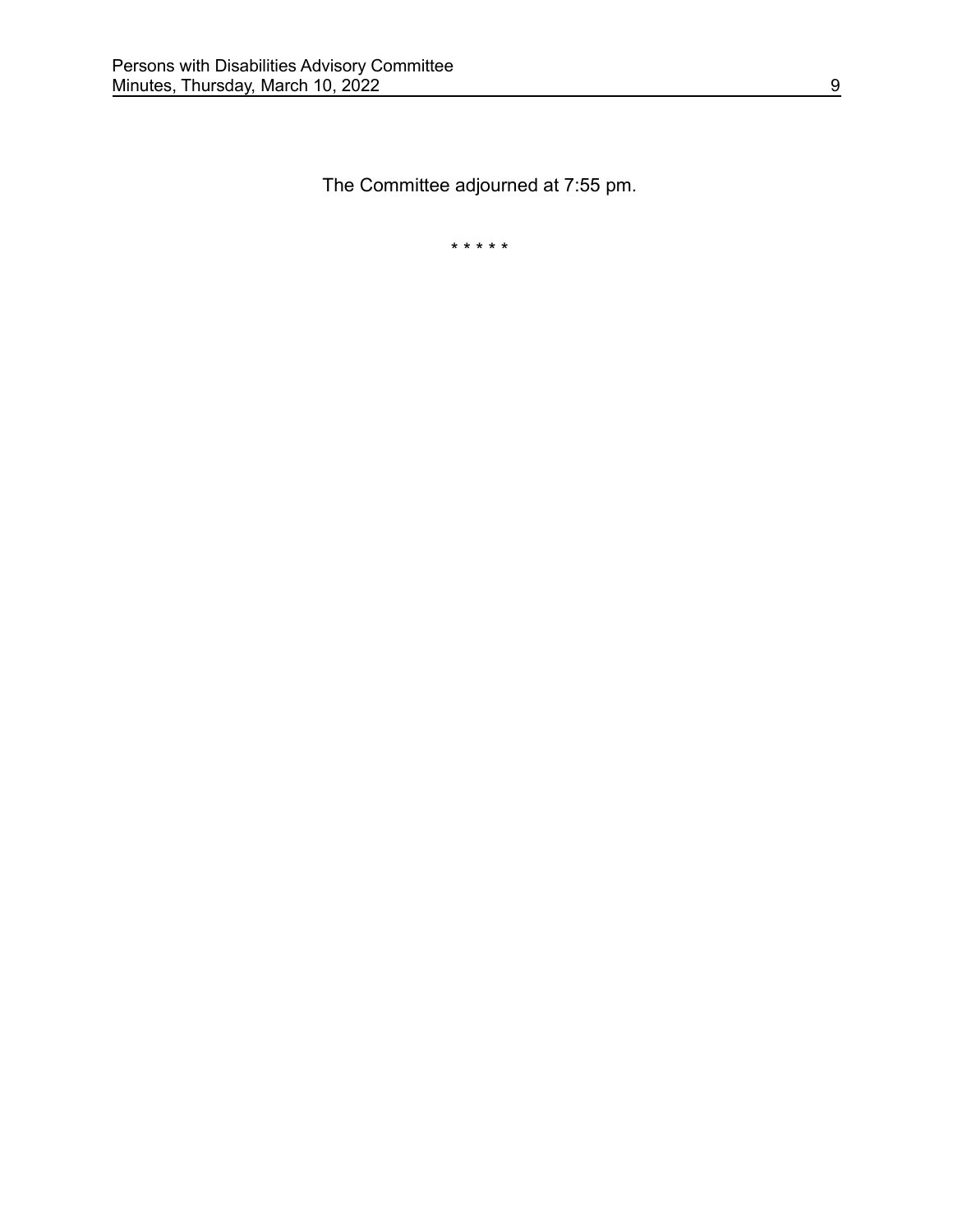## **Vancouver Public Library Update**

March 10, 2022 Meeting

Thank you for the opportunity to share information about what's happening at Vancouver Public Library this month.

With the ongoing updating of health orders, VPL will gradually reintroduce in-person programming where it makes sense to with expanded attendance. Currently in-person children's programs are starting to rollout, with StoryTimes and other family programs. Check the Events listings or contact the information line (604-331-3603) for in-person programs in the coming months.

Public meeting rooms are available for use for free in the Central branch. The rooms on Levels 4, 5 and 6 are bookable on the day of use; first come, first served.

https://www.vpl.ca/location/central-library

There will also be an expansion of room rentals over the coming months in Central and branch locations, with a focus on private meetings to start. The restart plan agreed to by the VPL Board in February 2021 was delayed due to the changing health orders, and can now begin in 2022. Please read through the restart Phases and adjust 2021 and 2022 to 2022 and 2023: https://www.vpl.ca/sites/vpl/public/COVIDRecoveryProgramRentalPhasingReport.pdf

A fun program we've been running quietly since 2021 is Caring Cards, which allows the general public to bring in or create an anonymous, glitter-free card to be included in deliveries to our Accessible Services patrons, who may be isolated. Branch locations have additional information. The feedback from recipients has been heartwarming and impactful thus far.

#### Upcoming [programs](https://vpl.bibliocommons.com/events/search/index) may be of interest:

The listings will indicate if the event is online or in-person (please note: all adult programs are currently online only; a limited number of children's programs are in-person).

- [Introducing Eden Fine Day: 2022 Indigenous Storyteller in Residence](https://vpl.bibliocommons.com/events/621599dca2e4602f0036b60b)  Tuesday, March 15: 6:00-7:00pm – Join an evening of storytelling and song as Eden Fine Day shares her short story *Up North* about a pivotal year in her childhood living in Fort St. James. Online by Zoom.
- [The Future of Democracy in an Era of Social Fragmentation](https://vpl.bibliocommons.com/events/6217c4310876ee3600f49127)  Tuesday, March 15: 1:00-2:00pm – Toronto journalist Tara Henley will be in conversation with Samir Gandesha, Director of the Institute for the Humanities at SFU, to talk about the worsening inequality in our society, putting democracy in peril. Online by Zoom.
- [Being Prepared: How to Navigate Local Legal Resources](https://vpl.bibliocommons.com/events/search/fq=audiences:(53c940484246f6147c000013)/event/61d4fe155afabb28001c3da5)  Tuesday, March 15: 5:00-6:00pm Learn essential legal resources that you can access for free to educate yourself on legal matters. Online by Zoom.
- [Writing the City: Crafting Poems about Place](https://vpl.bibliocommons.com/events/620e96f570553b36007ed85d)  Saturday, March 19: 2:00-3:30pm This online workshop led by Vancouver's Poet Laureate, Fiona Tinwei Lam, will discuss poetic tools to help participants write poems about significant places in their lives. Online by Zoom.
- [Library Champions Information Session](https://vpl.bibliocommons.com/events/search/fq=audiences:(53c940484246f6147c000012)/event/62104182db5f1636000b5f90)  Tuesday, March 22: 6:30-7:30pm Are you a Permanent Resident who loves libraries? Consider becoming a Library Champion volunteer, to connect with other immigrants and share what you know about what their local library offers. Online by Zoom.
- [Let's Get Thready: Hand Embroidery Basics](https://vpl.bibliocommons.com/events/search/index/event/6205546aadc4372800c3c337)  Thursday, March 25: 6:00-7:00pm This introductory class will help first-timers learn the basics of hand embroidery. Online by Zoom.
- [Does Cabinet Secrecy Unduly Undermine Open Government & the Public's Right to Know?](https://vpl.bibliocommons.com/events/61f9c7b37209b52f00317190)  Wednesday, March 30: 1:00-2:00pm – Join Associate Professor in Law, Yan Campagnolo, and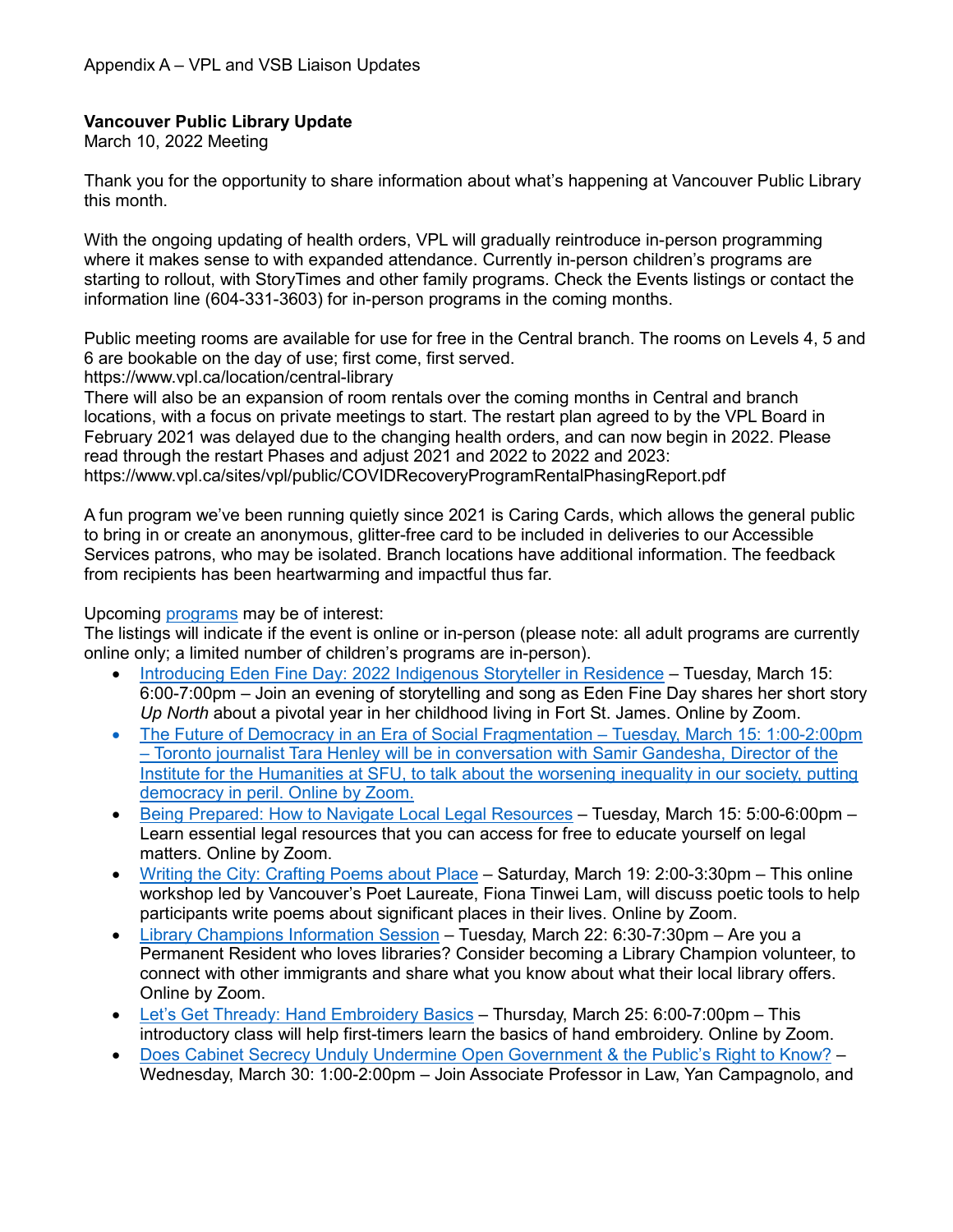former Clerk of the Privy Council, Mel Cappe, as they discuss Cabinet secrecy in an era of the push for government transparency. Online by Zoom.

- [Plant-Forward Cooking](https://vpl.bibliocommons.com/events/621e7f25727d133600a705dd)  Tuesday, April 5: 11:00am-12:00pm Learn about plant-forward cooking strategies to create satisfying and healthy plant-centred dishes. Online by Zoom.
- [Celebrate the Cherry Blossom Festival with Your Own Haiku](https://vpl.bibliocommons.com/events/62159968a2e4602f0036b608) 櫻花時節吟俳句 Thursday, April 7: 5:30-7:00pm – Celebrate the Cherry Blossom Festival with a fun and interactive poetry appreciation event hosted by poet Anna Yin. Conducted in English and Mandarin. Online by Zoom.

Ongoing Series

- [ESL Conversation Practice Online for Vietnamese Speakers](https://vpl.bibliocommons.com/events/search/fq=audiences:(53c940484246f6147c000013)/event/61e42d42bd571d4100c7f373)  Tuesday, March 22: 10:30- 11:30am – Make new friends and practice your English conversation skills with other English language learners. This is a supportive and casual meet-up using Zoom. Online by Zoom. Additional dates:
	- o April 5
	- o April 19
	- o May 3
	- o May 17
- [ESL Conversation Practice](https://vpl.bibliocommons.com/events/search/fq=audiences:(53c940484246f6147c000012)/event/61b920f933f5d02800a2edf3)  Wednesdays 11:00am-12:00pm This weekly online conversation allows participants to practice their language skills in a supportive and casual way. Online by Zoom.
- [Library Stitch-Up](https://vpl.bibliocommons.com/events/search/fq=audiences:(53c940484246f6147c000013)/event/61b3f3612268d34100c045c1)  Tuesday, March 15: 6:30-7:30pm Connect monthly to other fibre craft enthusiasts and talk about what you're working on! There will also be a discussion about VPL's craft resources. Online by Zoom.
- Cook and Tell series A monthly online Zoom discussion with other food lovers. There is an upcoming session:
	- o [Marvelous Muffins](https://vpl.bibliocommons.com/events/61b3f01d0466862f0000dd9c)  Wednesday, March 23: 11:00am-12:00pm Share your favourite recipes and learn about baking resources at VPL. Online by Zoom.
- [Story Stream: Storytime for Adults](https://vpl.bibliocommons.com/events/61b3e0732268d34100c043af)  Tune in to hear live storytelling, every second week on Fridays from 10:00-11:00am. Online by Zoom. Upcoming sessions:
	- o March 18
- Many past programs are also available on the VPL YouTube channel: <https://www.youtube.com/user/vancouverlibrary/videos>

Thank you, Karen Liebel Coordinator, Accessible Services, Vancouver Public Library